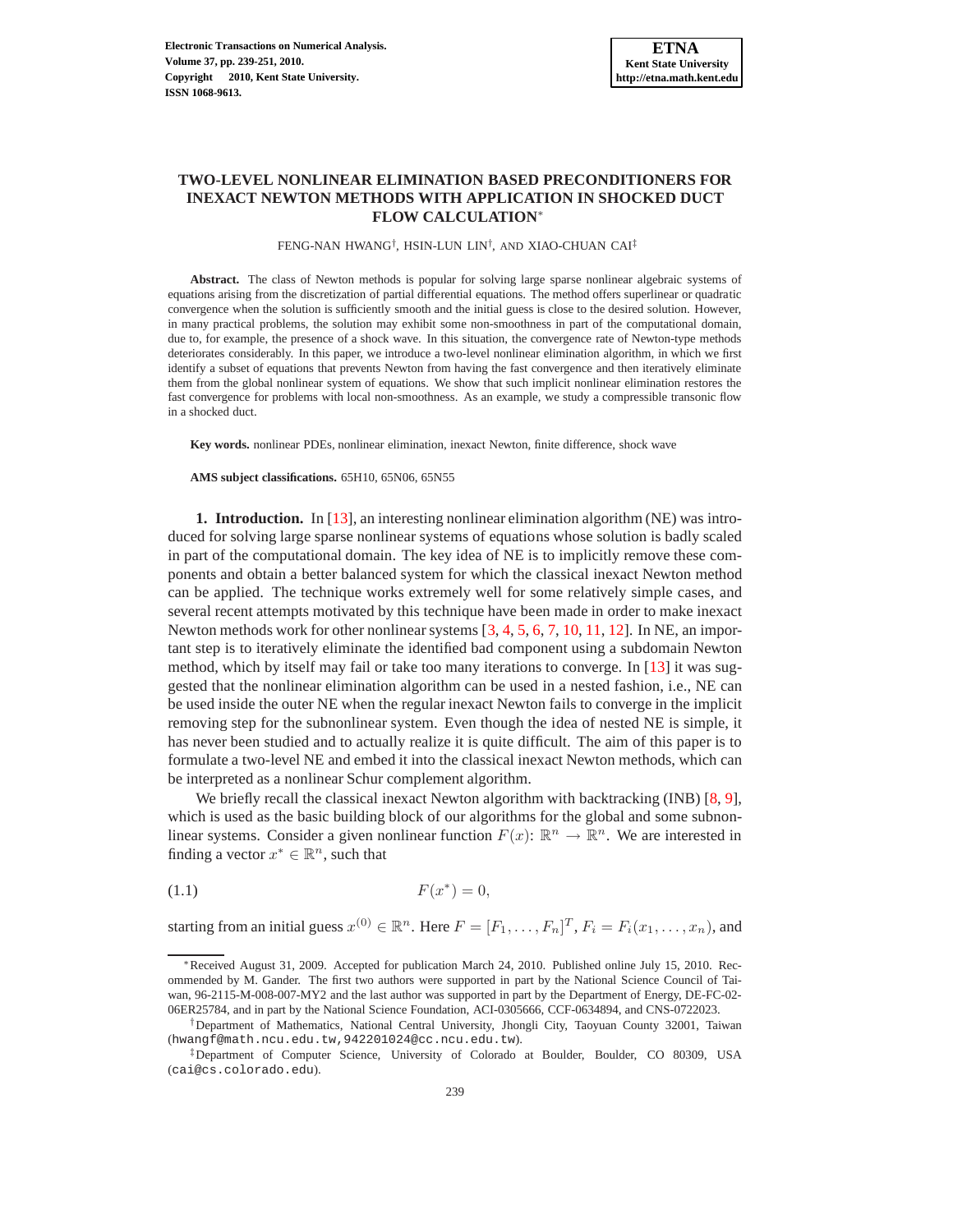<span id="page-1-1"></span>
$$
x = [x_1, ..., x_n]^T.
$$
  
\nALGORITHM 1.1 (Inexact Newton with Backtracking (INB)).  
\nGiven  $x^{(0)}$   
\nEvaluate  $F(x^{(0)})$  and  $||F(x^{(0)})||$   
\nSet  $k = 0$   
\nWhile  $(||F(x^{(k)})|| > \varepsilon_1 ||F(x^{(0)}||)$  and  $(||F(x^{(k)})|| > \varepsilon_2)$  do  
\nCompute the Jacobian matrix  $F'(x^{(k)})$   
\nInexactly solve the Jacobian system  $F'(x^{(k)})s^{(k)} = -F(x^{(k)})$   
\nUpdate  $x^{(k+1)} = x^{(k)} + \lambda^{(k)}s^{(k)}$ , where  $\lambda^{(k)} \in (0, 1]$  is determined to  
\nsatisfy  
\n $||F(x^{(k)} + \lambda^{(k)}s^{(k)})|| \leq (1 - \alpha \lambda^{(k)}) ||F(x^{(k)})||$   
\nSet  $k = k + 1$   
\nEnd While

*End While*

Here  $\varepsilon_1$  and  $\varepsilon_2$  are the relative and absolute stopping conditions. For the applications that we are interested in,  $n$  is usually large, and in this case, the algorithm has three expensive operations: the evaluation of  $F(\cdot)$ , the construction of the Jacobian matrix, and the solution of the Jacobian system. It is important to note that all three operations are global in the sense that all components of  $x$  and  $F$  are involved in all three operations. However, as observed in many numerical experiments, the trigger of these expensive "all components involved" operations is often local. In other words, only a small number of  $F_1, F_2, \ldots, F_n$  are large and these "bad components" are not random, they are often associated with certain interesting physics of the solution of the PDE. For example, in the shocked duct flow problem that we are looking at, all these "bad components" are associated with the shock wave located in a small region inside the computational domain. In other applications, they may be associated with a boundary layer or other local singularities [\[13,](#page-12-0) [14,](#page-12-11) [16\]](#page-12-12). NE is a subproblem solver inside a global INB that is designed to smooth out these "bad components" so that the total number of global INB is reduced.

The rest of the paper is organized as follows. In Section [2,](#page-1-0) we formulate the multilevel NE algorithm. We describe a shocked duct flow problem in Section [3.](#page-3-0) Some numerical results and concluding remarks are given in Sections [4](#page-5-0) and [5,](#page-10-0) respectively.

<span id="page-1-0"></span>**2. Multilevel nonlinear elimination algorithms.** We begin with the one-level nonlinear elimination algorithm. The first step is to split the residual components,  $F_1, F_2, ..., F_n$ , into two sets consisting of the "bad components" to be eliminated and the good components to be solved by the classical inexact Newton algorithm. Let  $I = \{1, 2, \ldots, n\}$  be an index set, i.e. one integer for each unknown  $x_i$  and each residual function  $F_i$ . Assume that  $S_1^b$  ("b" for bad) is a subset of I with m components and  $S_1^g$  ("g" for good) with  $(n-m)$  components is its complement; that is,

$$
I = S_1^b \cup S_1^g.
$$

Usually  $m \ll n$ . For this partition, we define two subspaces,

$$
V_1^b = \{v | v = [v_1, ..., v_n]^T \in \mathbb{R}^n, v_k = 0 \text{ if } k \notin S_1^b\}
$$

and

$$
V_1^g = \{v|v = [v_1, ..., v_n]^T \in \mathbb{R}^n, v_k = 0 \text{ if } k \notin S_1^g\},\
$$

respectively, and the corresponding restriction operators,  $R_1^b$  and  $R_1^g$ , which transfers data from  $\mathbb{R}^n$  to  $V_1^b$  and  $V_1^g$ , respectively. Here, we use the subscript 1 to indicate the partition,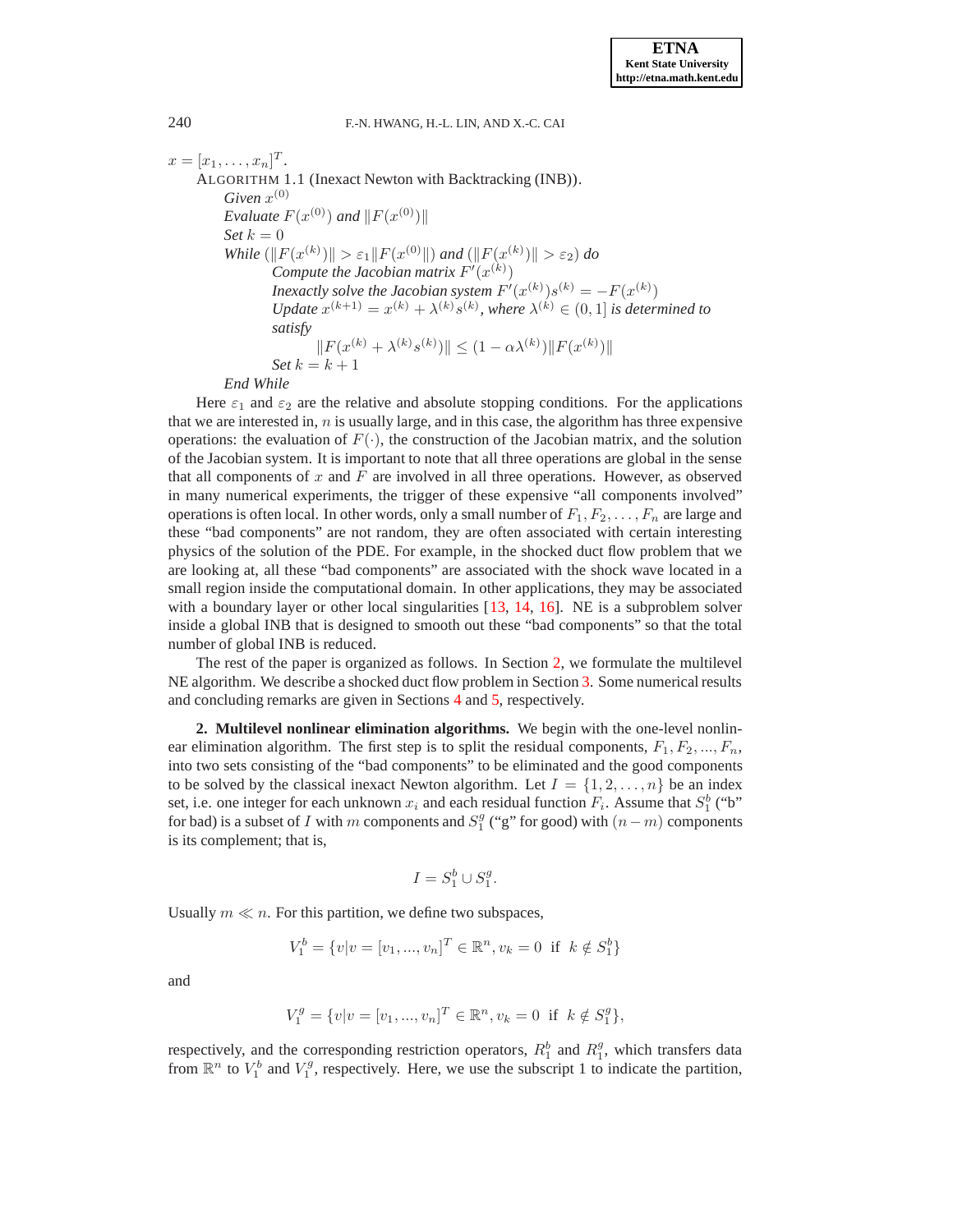the subspaces, and the restriction/interpolation operators at the first level, which is used to distinguish the corresponding ones defined later at the second level. Using the restriction operator  $R_1^b$ , we define the sub-nonlinear function  $F_{S_1^b} : \mathbb{R}^n \to V_1^b$  as

$$
F_{S_1^b}(x) = R_1^b(F(x)).
$$

For any given  $x \in \mathbb{R}^n$ ,  $T^b(x)$ :  $\mathbb{R}^n \to V_1^b$  is defined as the solution of the following subspace nonlinear system,

<span id="page-2-0"></span>(2.1) 
$$
F_{S_1^b}(R_1^gx + T^b(x)) = 0.
$$

Using the subspace mapping functions, we introduce a new global nonlinear function,

$$
y = G(x) \equiv R_1^g x + T^b(x).
$$

Note that for a given x, the evaluation of  $G(x)$  is not straightforward. A nonlinear system corresponding to the subspace  $V_1^b$  has to be solved using either the classical INB algorithm restricted to the subspace  $V_1^b$  or a NE algorithm in the subspace  $V_1^b$ . Let us summarize the above procedure as the following algorithm.

ALGORITHM 2.1 (Evaluate  $y = G(x)$ ). *If flag*=0 *then*  $y = x$  *else If flag=1: one-level nonlinear elimination: Solve* [\(2.1\)](#page-2-0) by *INB* using  $R_1^b x$  *as an initial guess. If flag=2: two-level nonlinear elimination: Solve* [\(2.1\)](#page-2-0) by one-level NE using  $R_1^b x$  as an initial guess. *endif*

*Compute*  $y = R_1^gx + T^b(x)$ 

Here *flag* is an input parameter from somewhere else in the algorithm to indicate if a nonlinear elimination is needed and if one-level or two-level NE is to be called. Two-level NE becomes necessary when the local problem [\(2.1\)](#page-2-0) is still too difficult to solve by INB, and in this case, another partition of the index set  $S_1^b$  into two subsets is needed, i.e.,  $S_1^b = S_2^b \cup S_2^g$ . At the second level for the subset  $S_1^b$  two subspaces of  $\mathbb{R}^n$ ,  $V_2^b$  and  $V_2^g$ , the corresponding restriction operators,  $R_2^b$  and  $R_2^g$ , as well as sub-nonlinear function  $F_{S_2^b}$  can all be defined in a manner similar to the ones at the first level.

Now NE in conjunction with INB can be realized with the following algorithm.

ALGORITHM 2.2 (INB-NE).

<span id="page-2-1"></span>*Given*  $x^{(0)}$ *. Set*  $k = 0$  *and flag* = 1 *Compute*  $y^{(0)} = G(x^{(0)})$ *. Evaluate*  $F(y^{(0)})$  and  $\|F(y^{(0)})\|$  $\text{While } (\|F(y^{(k)})\| > \varepsilon_1 \|F(y^{(0)}\|) \text{ and } (\|F(y^{(k)})\| > \varepsilon_2) \text{ do}$  $Compute F'(y^{(k)})$ *Inexactly solve*  $F'(y^{(k)})s^{(k)} = -F(y^{(k)})$ Update  $x^{(k+1)} = x^{(k)} + \lambda^{(k)} s^{(k)}$ , where  $\lambda^{(k)}$  is determined to satisfy  $||F(G(x^{(k)} + \lambda^{(k)} s^{(k)}))|| \leq (1 - \alpha \lambda^{(k)}) ||F(y^{(k)})||$ *Compute*  $y^{(k+1)} = G(x^{(k+1)})$ *Evaluate*  $F(y^{(k+1)})$  *and*  $||F(y^{(k+1)})||$  $\|f\|F(y^{(k)})\| < \varepsilon_3 \|F(y^{(0)})\|$  then flag= $0$ *Set*  $k = k + 1$ 

*End While*

INB-NE can be interpreted as follows. Find the solution  $y^* \in \mathbb{R}^n$  of [\(1.1\)](#page-0-0) by solving a right nonlinearly preconditioned system,  $F(G(x^*)) = 0$ . Once  $x^*$  is found, the solution of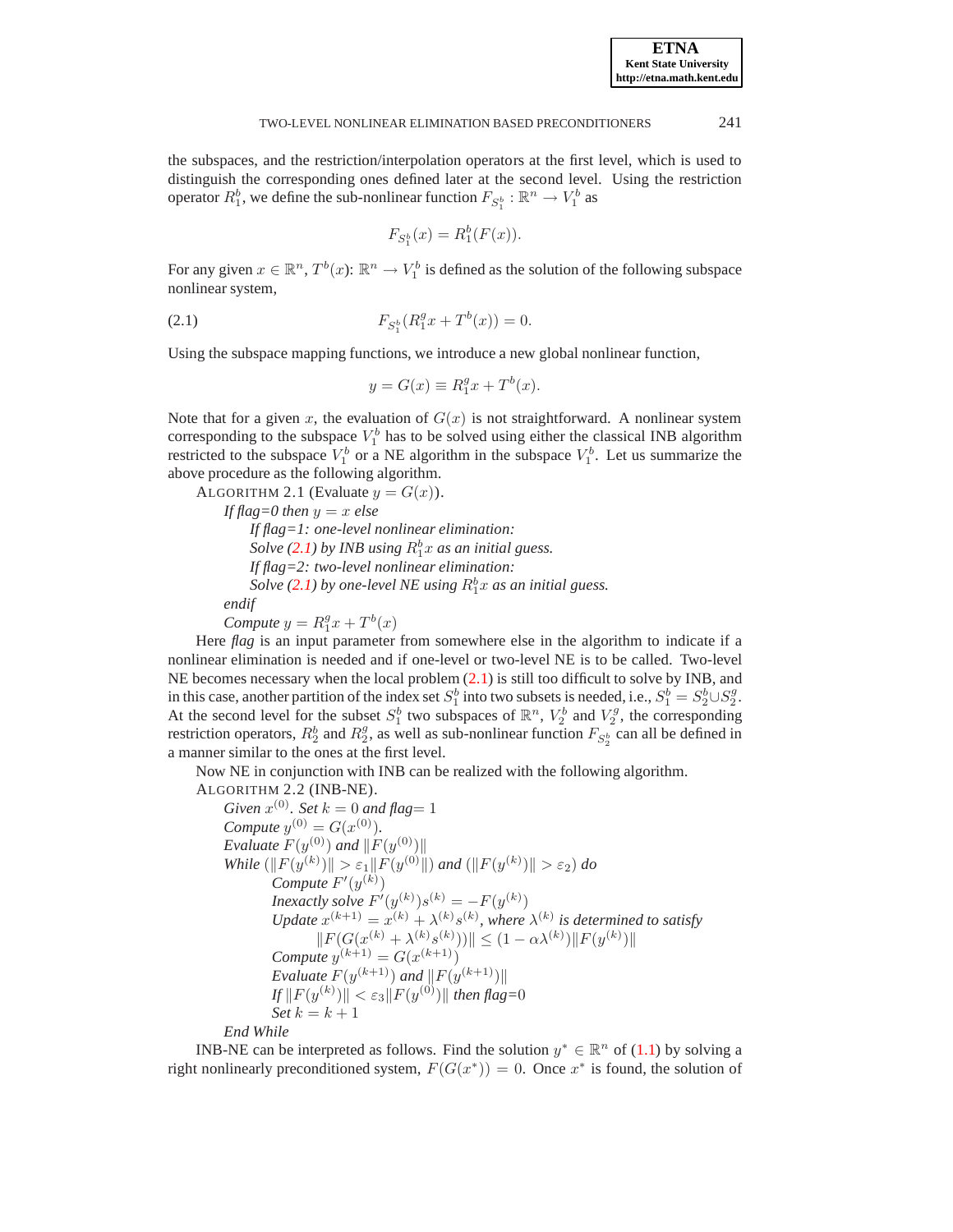### 242 F.-N. HWANG, H.-L. LIN, AND X.-C. CAI

the original system can be obtained as  $y^* = G(x^*)$ . It was shown theoretically in [\[13\]](#page-12-0) that under certain assumptions, INB-NE possesses local quadratic convergence provided that the subspace nonlinear problems [\(2.1\)](#page-2-0) are solved exactly. Note that if  $F(x)$  is linear, i.e.,

$$
F(x) \equiv \begin{bmatrix} B & E \\ F & C \end{bmatrix} \begin{bmatrix} R_1^b x \\ R_1^g x \end{bmatrix} - \begin{bmatrix} f \\ g \end{bmatrix} = \begin{bmatrix} 0 \\ 0 \end{bmatrix},
$$

then

$$
y=\left[\begin{array}{c}T^b(x)\\R^g_1x\end{array}\right]=\left[\begin{array}{c}-B^{-1}E(R^g_1x)+B^{-1}f\\R^g_1x\end{array}\right].
$$

As a consequence, solving  $F(G(x)) = 0$  is mathematically equivalent to decoupling it into two steps: first, solve the reduced system,  $U(R_1^gx) = g - FB^{-1}f$ , where  $U = C - FB^{-1}E$ is the Schur complement matrix, and then compute  $R_1^b x = -B^{-1} E(R_1^g x) + B^{-1} f$ . However, rather than solving the Schur complement system, in practice, it is desirable and often more efficient to solve the full system, since the Schur complement is denser and good preconditioners may not be available.

Note that in our approach the subproblem corresponding to the bad components is simply a restriction of the global nonlinear system to the subdomain, not a Schur complement of the global system with respect to the subdomain consisting of the bad components. The Schur complement approach is considerably more expensive and is not studied in this paper.

Since the extra function evaluations of  $G(x)$  are needed, NE is intended for the cases in which INB fails to converge or experiences unacceptably slow convergence. As suggested by [\[13,](#page-12-0) bottom of p. 555], when the intermediate solution is close to the exact solution, NE is switched back INB by letting  $G(x) = x$ . The switching condition is controlled by  $\varepsilon_3$  in Algorithm [2.2.](#page-2-1)

<span id="page-3-0"></span>**3. A shocked duct flow problem.** Compressible flows passing through a diverge-converge duct are governed by the compressible Navier-Stokes equations [\[1,](#page-12-13) [2\]](#page-12-14). Instead of solving Navier-Stokes equations, we consider a simpler model problem, a quasi-one-dimensional full potential problem [\[6,](#page-12-4) [16\]](#page-12-12) defined on the interval,  $0 \le x \le 2$ , as

<span id="page-3-1"></span>(3.1) 
$$
\begin{cases} (A(x)\rho(\phi_x)\phi_x)_x = 0, \\ \phi(0) = 0 \text{ and } \phi(L) = \phi_R, \end{cases}
$$

where  $A(x)$  is the area of the cross-section of the duct at x,

$$
A(x) = 0.4 + 0.6(x - 1)^2,
$$

and the density function is described as

<span id="page-3-2"></span>(3.2) 
$$
\rho(u) = (c^2)^{1/(\gamma - 1)} = \left(1 + \frac{1}{2}(\gamma - 1)(1 - u^2)\right)^{\frac{1}{\gamma - 1}}.
$$

Here  $\gamma = 1.4$  is the specific heat for air,  $u = \phi_x$  is the flow velocity, and c is the speed of sound. See the left figure of Fig. [3.1](#page-4-0) for the geometric configuration of the shocked duct flow problem. Although this problem looks quite simple, it is still considered as a difficult test problem for the convergence of inexact Newton methods because the solution has a strong shock as the value of  $\phi_R$  becomes larger than 1.15 in the domain; see Fig. [3.1](#page-4-0) (right). The flow is supersonic at the points in the interval (0,2), where the Mach number,  $M = |u|/c$ , is greater than 1.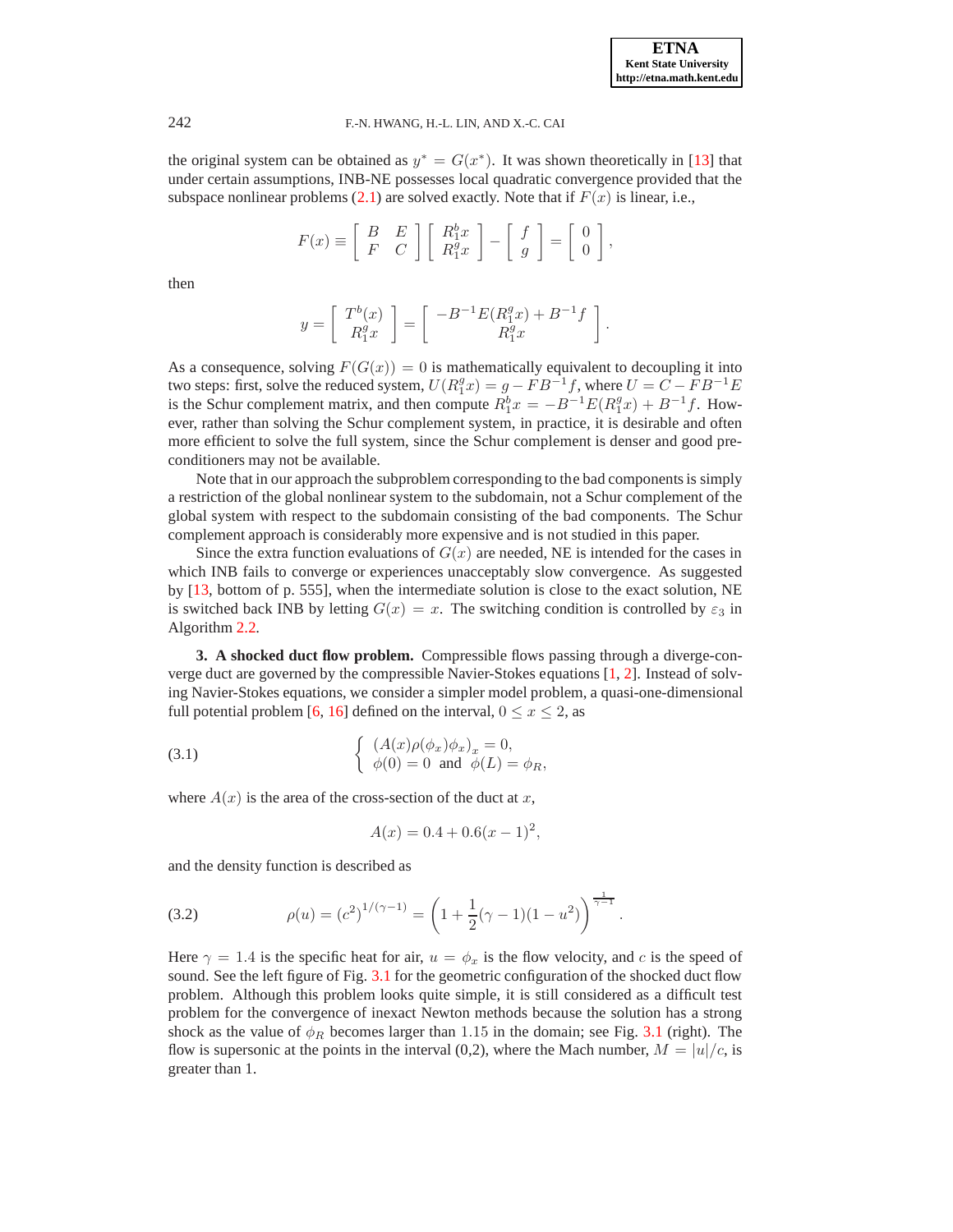

<span id="page-4-0"></span>FIG. 3.1. *Left: transonic flow in a converge-diverge duct; Right: Mach number curves for different right boundary condition*  $\phi_R$ *, grid size*  $h = 1/256$ *.* 

To approximate [\(3.1\)](#page-3-1) by a standard finite difference method, we begin by introducing a uniform grid,  $0 = x_0 < x_1 < x_2 < \ldots < x_n = 2$ , with the grid size  $h = 2/n$ . Let  $\Phi = [\phi_1^h, \phi_2^h, \cdots, \phi_{n-1}^h]^T$  be the numerical approximations at these interior grid points. We define points,  $x_{i-1/2}$  and  $x_{i+1/2}$ , as the midpoints of subintervals  $[x_{i-1}, x_i]$  and  $[x_i, x_{i+1}]$ , respectively. Consider the subinterval  $[x_{i-1/2}, x_{i+1/2}]$ . We approximate  $(A\rho(\phi_x)\phi_x)_x$  at the point  $x_i$  using a second-order centered finite difference method, i.e.,

$$
\frac{A_{i+\frac{1}{2}}\rho_{i+\frac{1}{2}}\frac{\phi_{i+1}^h-\phi_{i}^h}{h}-A_{i-\frac{1}{2}}\rho_{i-\frac{1}{2}}\frac{\phi_{i}^h-\phi_{i-1}^h}{h}}{h}=
$$

= 0.

For the leftmost grid point, we have  $A_{\frac{3}{2}}\rho_{\frac{3}{2}}(\phi_2^h-\phi_1^h)-A_{\frac{1}{2}}\rho_{\frac{1}{2}}\phi_1^h=0$  and for the rightmost grid point we have  $A_{n-\frac{1}{2}}\rho_{n+\frac{1}{2}}(K - \phi_{n-1}^h) - A_{n-\frac{3}{2}}\rho_{n-\frac{3}{2}}(\phi_{n-1}^h - \phi_{n-2}^h)$ . Here  $A_{i\pm1/2} = A((x_{i\pm1} \pm x_i)/2)$  and  $\rho_{i\pm1/2} = \rho((\phi_x)_{i\pm1/2})$ .

For purely subsonic flows, using [\(3.2\)](#page-3-2) for calculating the flow density is sufficient. However, for transonic flows, this formulation needs to be modified in order to capture the shock. By applying a first-order density upwinding scheme as suggested by Young et al. [\[14,](#page-12-11) [16\]](#page-12-12), a modified flow density value at the point  $x_{i+1/2}$  is expressed as

$$
\widetilde{\rho}_{i+\frac{1}{2}}=\rho_{i+\frac{1}{2}}-\widetilde{\mu}_{i+\frac{1}{2}}\big(\rho_{i+\frac{1}{2}}-\rho_{i-\frac{1}{2}}\big),
$$

where the switching parameter  $\tilde{\mu}_{i+\frac{1}{2}}$  is defined as  $\tilde{\mu}_{i+\frac{1}{2}} = \max\{\mu_{i-\frac{1}{2}}, \mu_{i+\frac{1}{2}}, \mu_{i+\frac{3}{2}}\}$  with  $\mu_{i+1/2} = \max\{0, 1 - M_c^2/M_{i+1/2}^2\}$ . Here  $M_c$  is called the cutoff Mach number and  $M_{i+1/2}$ is the numerical Mach number at  $x_{i+1/2}$  given by

$$
M_{i+1/2} \approx (u_x)_{i+1/2}/\rho_{i+1/2}^{\frac{1}{\gamma-1}} \approx \left(\frac{\phi_{i+1}^h - \phi_i^h}{h}\right)/\rho \left(\frac{\phi_{i+1}^h - \phi_i^h}{h}\right)^{\frac{1}{\gamma-1}}.
$$

In summary, the discrete shocked duct flow problem can be written as a large sparse nonlinear system of algebraic equations,

<span id="page-4-1"></span>
$$
(3.3) \tF(\Phi) = 0,
$$

**ETNA Kent State University http://etna.math.kent.edu**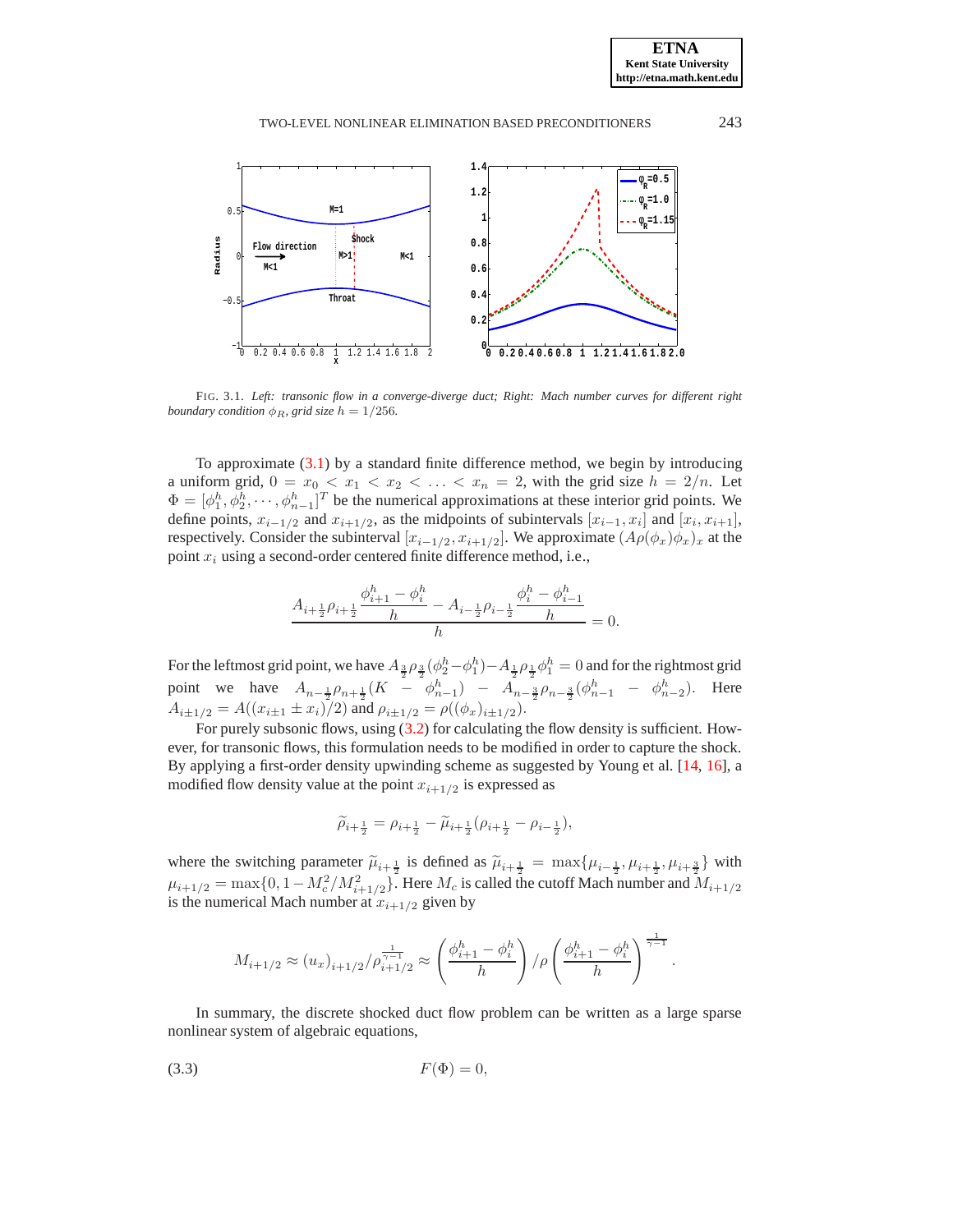### 244 F.-N. HWANG, H.-L. LIN, AND X.-C. CAI

where  $F(\Phi) = [F_1(\Phi), F_2(\Phi), \cdots, F_n(\Phi)]^T$  with  $F_i$  defined as

$$
F_i(\Phi)=\left\{\begin{array}{l} (A_{\frac{3}{2}}\widetilde{\rho}_{\frac{3}{2}})\phi_2^h-(A_{\frac{3}{2}}\widetilde{\rho}_{\frac{3}{2}}+A_{\frac{1}{2}}\widetilde{\rho}_{\frac{1}{2}})\phi_1^h\\ (A_{i+\frac{1}{2}}\widetilde{\rho}_{i+\frac{1}{2}})\phi_{i+1}^h-(A_{i+\frac{1}{2}}\widetilde{\rho}_{i+\frac{1}{2}}+A_{i-\frac{1}{2}}\widetilde{\rho}_{i-\frac{1}{2}})\phi_i^h+(A_{i-\frac{1}{2}}\widetilde{\rho}_{i-\frac{1}{2}})\phi_{i-1}^h\\ \text{for any}\;\; 2\leq i\leq n-2\\ (A_{i+\frac{1}{2}}\widetilde{\rho}_{i+\frac{1}{2}})K-(A_{n-\frac{1}{2}}\widetilde{\rho}_{n-\frac{1}{2}}+A_{n-\frac{3}{2}}\widetilde{\rho}_{n-\frac{3}{2}})\phi_{n-1}^h+(A_{n-\frac{3}{2}}\widetilde{\rho}_{n-\frac{3}{2}})\phi_{n-2}^h.\end{array}\right.
$$

In our implementation, the Jacobian matrix of  $F(\Phi)$  is constructed approximately by using the forward finite differences. Note that for the case of purely subsonic flows, the formulation [\(3.3\)](#page-4-1) leads to a symmetric, weakly diagonally dominant, tridiagonal Jacobian matrix, while for the case of transonic flows the associate Jacobian is nonsymmetric due to the derivative of the upwinding density coefficient  $\tilde{\rho}_{i\pm\frac{1}{2}}$  corresponding to the supersonic region.

<span id="page-5-0"></span>**4. Numerical experiments and observations.** In this section, we present some numerical results for solving the shocked duct flow problem [\(3.3\)](#page-4-1) using the classical inexact Newton method and the new algorithm. The stopping condition for Newton is

$$
||F(x^{(k)})|| \le \max\{10^{-8}||F(x^{(0)})||, 10^{-10}\},\
$$

and a linear initial guess that interpolates the boundary conditions is used for Newton for all test cases. In our implementation of the classical inexact Newton method with backtracking, as described in Algorithm [1.1,](#page-1-1) a right preconditioned GMRES [\[15\]](#page-12-15) is used for solving the global Jacobian system with zero initial guess. The stopping condition for GMRES is

$$
||F(x^{(k)})+(F'(x^{(k)})M_k^{-1})(M_ks^{(k)})||\leq \max\{\eta||F(x^{(k)})||,10^{-10}\}.
$$

Here  $\eta = 10^{-6}$  and  $M_k^{-1}$  is a block Jacobi preconditioner constructed using the matrix  $F'(x^{(k)})$ . In the tests, we partition the computational domain into 15 non-overlapping subdomains and therefore  $M_k^{-1}$  has 15 blocks. The global Newton step is updated by

$$
x^{(k+1)} = x^{(k)} + \lambda^{(k)} s^{(k)}.
$$

The step length,  $\lambda^{(k)} \in [\lambda_{\min}, \lambda_{\max}] \subset (0, 1]$ , is selected so that

$$
||F(x^{(k)} + \lambda^{(k)} s^{(k)})|| \le (1 - \alpha \lambda^{(k)}) ||F(x^{(k)})||,
$$

where the two parameters  $\lambda_{\text{min}}$  and  $\lambda_{\text{max}}$  act as safeguards, which are required for strong global convergence and the parameter  $\alpha$  is used to assure that the reduction of  $\Vert F \Vert$  is sufficient. Here, a quadratic linesearch technique [\[8\]](#page-12-9) is employed to determine the step length  $\lambda^{(k)}$ , with  $\alpha = 10^{-4}$ ,  $\lambda_{\min} = 1/10$  and  $\lambda_{\max} = 1/2$ .

In the implementation of the new algorithm, two more nested Newton solvers are needed. We simply use the inexact Newton just described for all nonlinear solvers.

**4.1. Classical inexact Newton.** We first show some results using the inexact Newton methods *with* and *without* backtracking for solving the problem. In Table [4.1,](#page-6-0) we show the number of Newton iterations on three grids of size  $1/64$ ,  $1/128$  and  $1/256$  with four different boundary conditions,  $\phi_R = 0.5, 1.0, 1.15, 1.18$ . For this set of tests, the inexact Newton without backtracking fails to converge when the grid is fine and  $\phi_R$  is large, but INB converges in all cases. However, the stronger the shock wave is the more INB iterations are needed for convergence. In Fig. [4.1](#page-6-1) (left), we show the convergence history of INB on the three different grids. For all cases, INB converges rapidly at the beginning (the nonlinear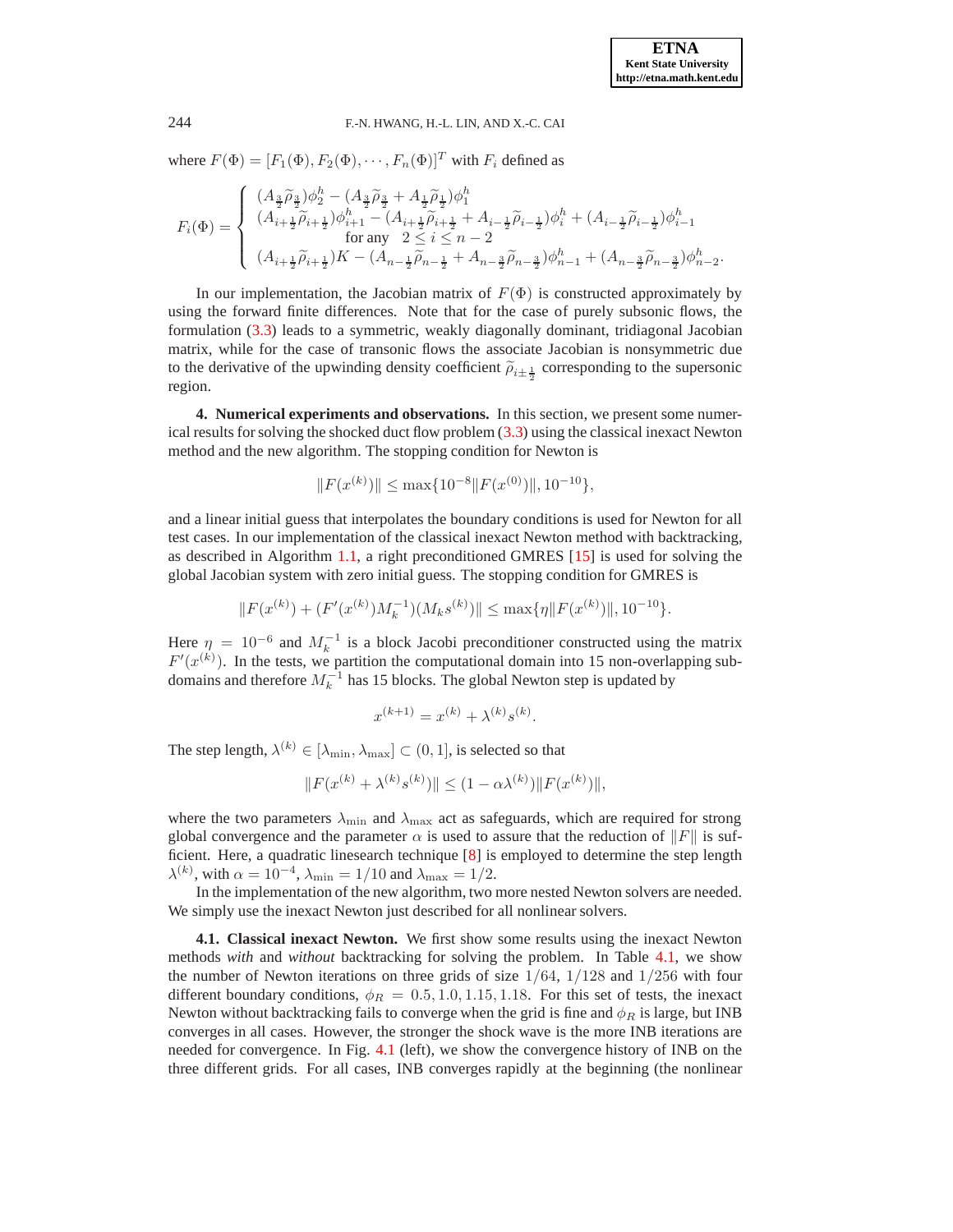**ETNA Kent State University http://etna.math.kent.edu**

### TWO-LEVEL NONLINEAR ELIMINATION BASED PRECONDITIONERS 245

residual is reduced by more than one order of magnitude in the first few iterations) and then stagnates for a while before exhibiting the quadratic convergence behavior. Clearly, the finer the grid, the longer the stagnation period becomes. To understand how INB updates the intermediate solution during the stagnation period, we focus on the case with grid size equals to 1/128. INB takes 223 steps to converge, and the 11 selected Mach curves corresponding to the computed velocities are shown in Fig. [4.1](#page-6-1) (right). It is interesting to observe that at most grid points the solution convergence happens after the second INB iteration, and the rest of the INB iterations are devoted exclusively for grid points near the shock. Note that, practically speaking, after the second INB, the Newton corrections are needed only in the neighborhood of the shock, but the Newton calculations (including the nonlinear residual evaluation and the Jacobian solve) are actually carried out for the whole computational domain. This is clearly a waste of computation!

<span id="page-6-0"></span>TABLE 4.1 *A comparison of the number of iterations of inexact Newton without backtracking (IN) and INB. 'Div.' means divergence.*

|                  |     | IN           |      |     | <b>INB</b> |                |
|------------------|-----|--------------|------|-----|------------|----------------|
| grid sizes $(h)$ | '64 | 128          | 256  | '64 | 128        | $^{\prime256}$ |
| $\phi_R = 0.50$  |     |              |      |     |            |                |
| $\phi_R = 1.00$  |     |              |      |     |            |                |
| $\phi_R = 1.15$  | 13  | $22^{\circ}$ | Div. | 46  | 223        | 735            |
| $\phi_R = 1.18$  | 14  | 25           | Div. | 83  | 278        | 1009           |



<span id="page-6-1"></span>FIG. 4.1. *Left: Convergence history of INB norm of nonlinear residuals for different grid sizes.*  $\phi_R = 1.15$ ; *Right: Convergence history of Mach number curves,*  $h = 1/128$ *.* 

To further understand the situation from an algebraic viewpoint, we partition the interval  $\Omega = (0.0, 2.0)$  into three subintervals,  $\Omega_1 = (0.0, 0.8), \Omega_2 = (0.8, 1.3)$ , and  $\Omega_3 = (1.3, 2.0)$ , with the middle interval contains the shock. Correspondingly, we partition the nonlinear vector-valued function  $F(\cdot)$  into three pieces,  $F_1(\cdot)$  for the subinterval to the left of the shock neighborhood,  $F_2(\cdot)$  for the subinterval containing the shock neighborhood, and  $F_3(\cdot)$  for the subinterval to the right of the shock neighborhood. Note that the solution components at the grid points in  $\Omega_1 \cup \Omega_3$  represent the *good* components, while the ones in  $\Omega_2$  correspond to the *bad* components. In Fig. [4.2,](#page-7-0) we show the residual of a test run on a  $h = 1/128$  grid using INB. We include the history of the complete residual  $\Vert F \Vert$ , the smooth part of the residual  $\sqrt{||F_1||^2 + ||F_3||^2}$ , and the non-smooth part of the residual  $||F_2||$ . It is important to note that the residual is completely dominated by  $F_2$ ; the two curves virtually sit on top of each other in Fig. [4.2.](#page-7-0)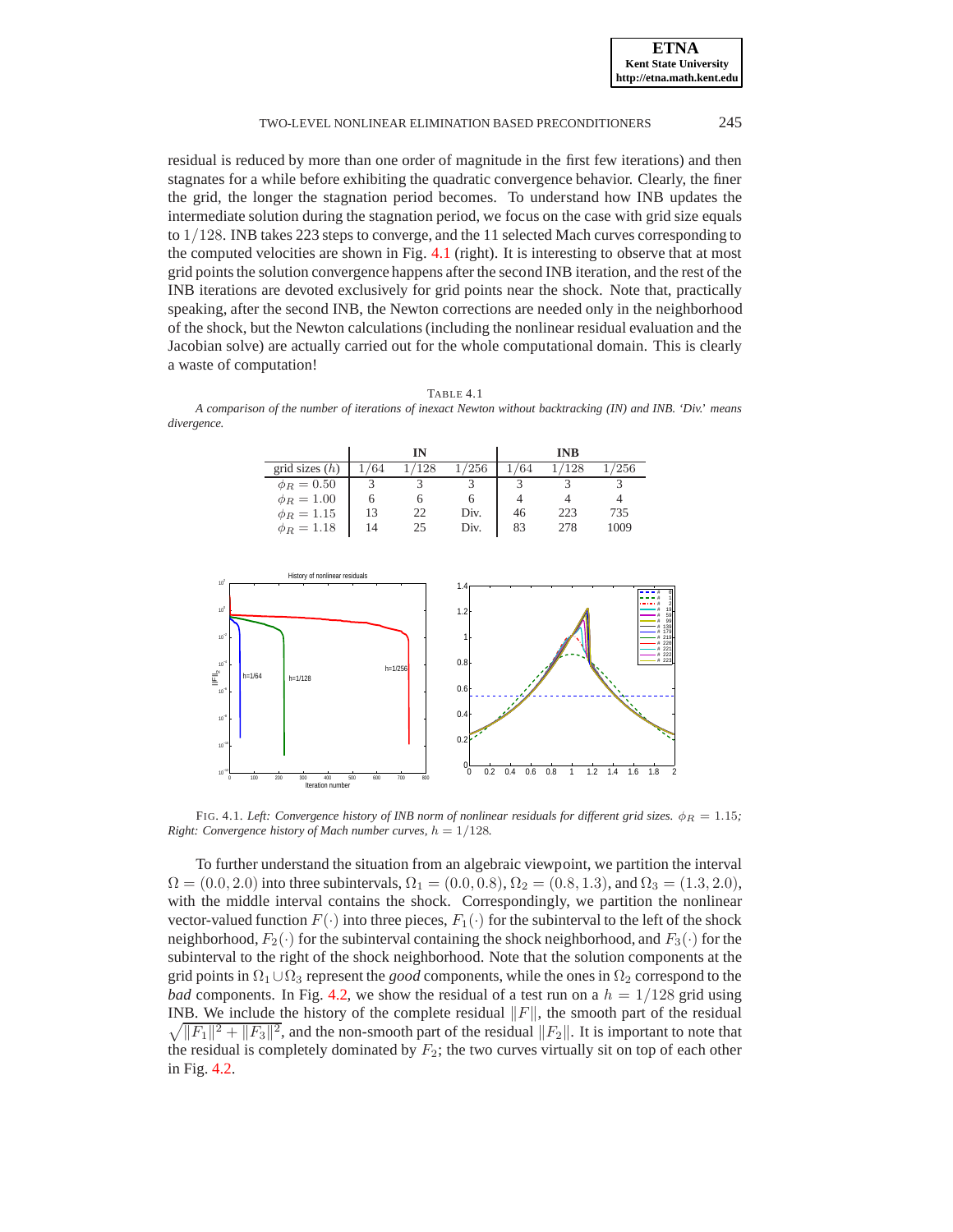

<span id="page-7-0"></span>FIG. 4.2. *History of nonlinear residual for sub-functions corresponding the bad, the good, and all components,*  $\|F_2\|$ ,  $\|F_1 + F_3\|$ , and  $\|F\|$ , respectively. Note that the curves corresponding to  $\|F_2\|$  and  $\|F\|$  are virtually on *top of each other.*

**4.2. One-level INB-NE.** On the other hand, in Fig. [4.3,](#page-7-1) we show the residual of the same test case on a  $h = 1/128$  grid as in Fig. [4.2](#page-7-0) by using the one-level INB-NE algorithm (INB-NE1), in which the bad component near the shock is eliminated with an inner Newton iteration. It is clear that, after the elimination, the component  $F_2$  is no longer the dominant term in the overall residual, and the convergence of the outer Newton takes only 5 iterations.



<span id="page-7-1"></span>FIG. 4.3. *After nonlinear elimination, the nonlinear residual of INB corresponding the good components becomes more dominant and INB converges very fast.*  $h = 1/128$ *. Note that the curves corresponding to*  $||F_1 + F_3||$ *and*  $||F||$  *are virtually on top of each other.* 

When using INB-NE1, a key question is how to properly pick the bad components. In Table [4.2,](#page-8-0) we show the number of iterations with different choices of the "bad" interval. Note that the shock is located at the point near  $x = 1.2$ . As mentioned before, solving the local problem exactly is essential for the fast convergence of INB-NE1. In practice, from our numerical experiences, the elimination calculation has to be carried out with a certain degree of accuracy. Otherwise, INB-NE1 may fail to converge. Hence, for the results in Table [4.2,](#page-8-0)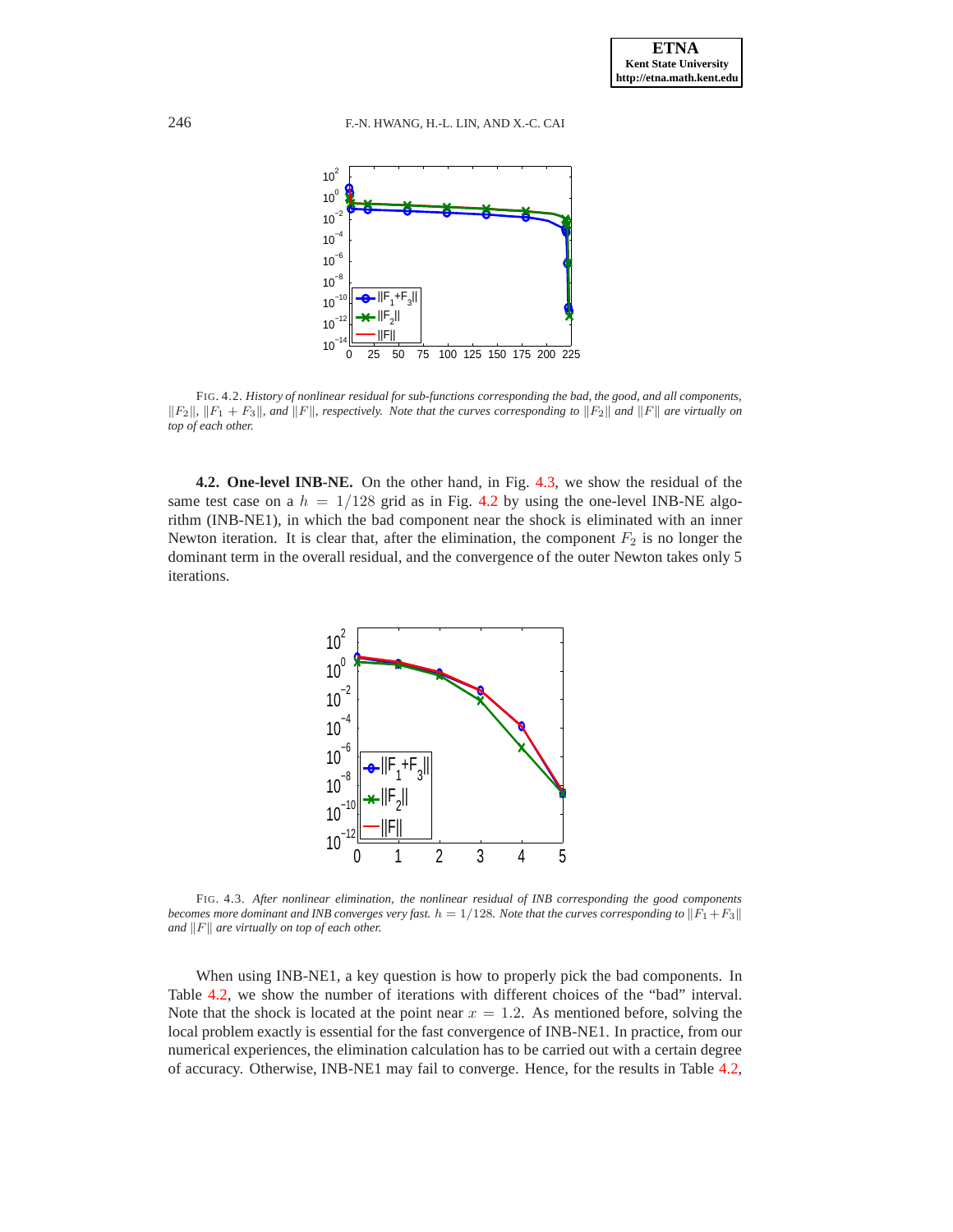we use the following stopping condition,

$$
||F_{S_1^b}(x_{b,1}^{(k)})|| \le \max\{10^{-8}||F_{S_1^b}(x_{b,1}^{(0)})||, 10^{-10}\},
$$

for the nonlinear system, and

$$
||F_{S_1^b}(x_{b,1}^{(k)}) + F'_{S_1^b}(x_{b,1}^{(k)})s^{(k)}|| \le \max\{10^{-2}||F_{S_1^b}(x_{b,1}^{(k)})||, 10^{-10}\},
$$

for the subdomain Jacobian system, which is solved by GMRES without preconditioning. Table [4.2](#page-8-0) suggests that the appropriate subinterval of the "bad" components should include all grid points near the location of the duct throat and the shock.

TABLE 4.2 *Subinterval selection for INB-NE1:*  $h = 1/128$ ,  $\varepsilon_3 = 10^{-6}$ .

<span id="page-8-0"></span>

| subinterval | 1ts | subinterval | 1ts | subinterval | its | subinterval | 1ts | subinterval | its |
|-------------|-----|-------------|-----|-------------|-----|-------------|-----|-------------|-----|
| [0.8, 1.0]  | 144 | [0.9, 1.0]  | 162 |             | 167 |             | 40  | 1.2.1.3     | 208 |
| [0.8, 1.1]  | 92  | [0.9, 1.1]  | 115 | 1.0.1.2     |     | 1.1.1.3     | 40  | 1.2.1.4     | 197 |
| [0.8, 1.2]  | 6   | [0.9, 1.2]  |     | 1.0, 1.3    |     | 1.1.1.4     | 41  | [1.2, 1.5]  | 154 |
| [0.8, 1.3]  | 6   | [0.9, 1.3]  |     | 1.0, 1.4    |     | 1.1, 1.5    | 24  |             |     |
| [0.8, 1.4]  | 6   | [0.9, 1.4]  |     | 1.0, 1.5    |     |             |     |             |     |
| [0.8, 1.5]  |     | [0.9, 1.5]  |     |             |     |             |     |             |     |

To make the INB-NE algorithm more efficient, it is wise to sometimes switch to the outer INB iteration from the inner elimination iteration. This is controlled by the parameter  $\epsilon_3$  in Algorithm [2.2.](#page-2-1) In Table [4.3,](#page-8-1) we show the number of INB iterations in the bad subdomain with different values of  $\epsilon_3$ . When  $\epsilon_3$  is too large, more outer iterations is needed, but below a certain value, it is simply a waste of computation. In Fig. [4.4,](#page-9-0) we show the history of Mach number distribution curves corresponding to both  $x^{(k)}$  and  $y^{(k)}$ . In Algorithm [2.2,](#page-2-1)  $x^{(k)}$  is the solution from the outer Newton iteration and  $y^{(k)}$  is the modified  $x^{(k)}$  with the subspace correction. Note that NE correctly detects the location of the shock at the second iteration, but it takes 77 iterations to solve the local problem. Clearly after the subspace correction, the sequence  $y^{(k)}$  converges quickly to the desired solution. Hence, the switching should take place as soon as the location of the shock is detected. For experiments in the rest of the section, we set  $\epsilon_3 = 10^{-4}$ .

<span id="page-8-1"></span>TABLE 4.3 *The inner INB iteration numbers in INB-NE1 algorithm with different* ε3*. Subinterval:* [0.8, 1.3]*.* h = 1/128*.*  $\phi_R = 1.15$ .

|              | inner INB its             |                           |                           |  |
|--------------|---------------------------|---------------------------|---------------------------|--|
| NE iteration | $\varepsilon_3 = 10^{-2}$ | $\varepsilon_3 = 10^{-4}$ | $\varepsilon_3 = 10^{-6}$ |  |
|              |                           |                           |                           |  |
|              |                           |                           |                           |  |
|              | 77                        | $\top$                    | ΓI                        |  |
|              | 32                        | 32                        | 32                        |  |
|              |                           | 34                        | 34                        |  |
|              |                           |                           | 34                        |  |
|              |                           |                           |                           |  |

Table [4.4](#page-9-1) summarizes the number of outer Newton iterations, the average number of inner Newton iterations, and the average number of GMRES iterations for solving the global Jacobian systems in INB-NE1. We observe that once the bad components are removed the total number of outer INB iterations stays small regardless the size of the grid and the right boundary condition, which controls the strength of the shock.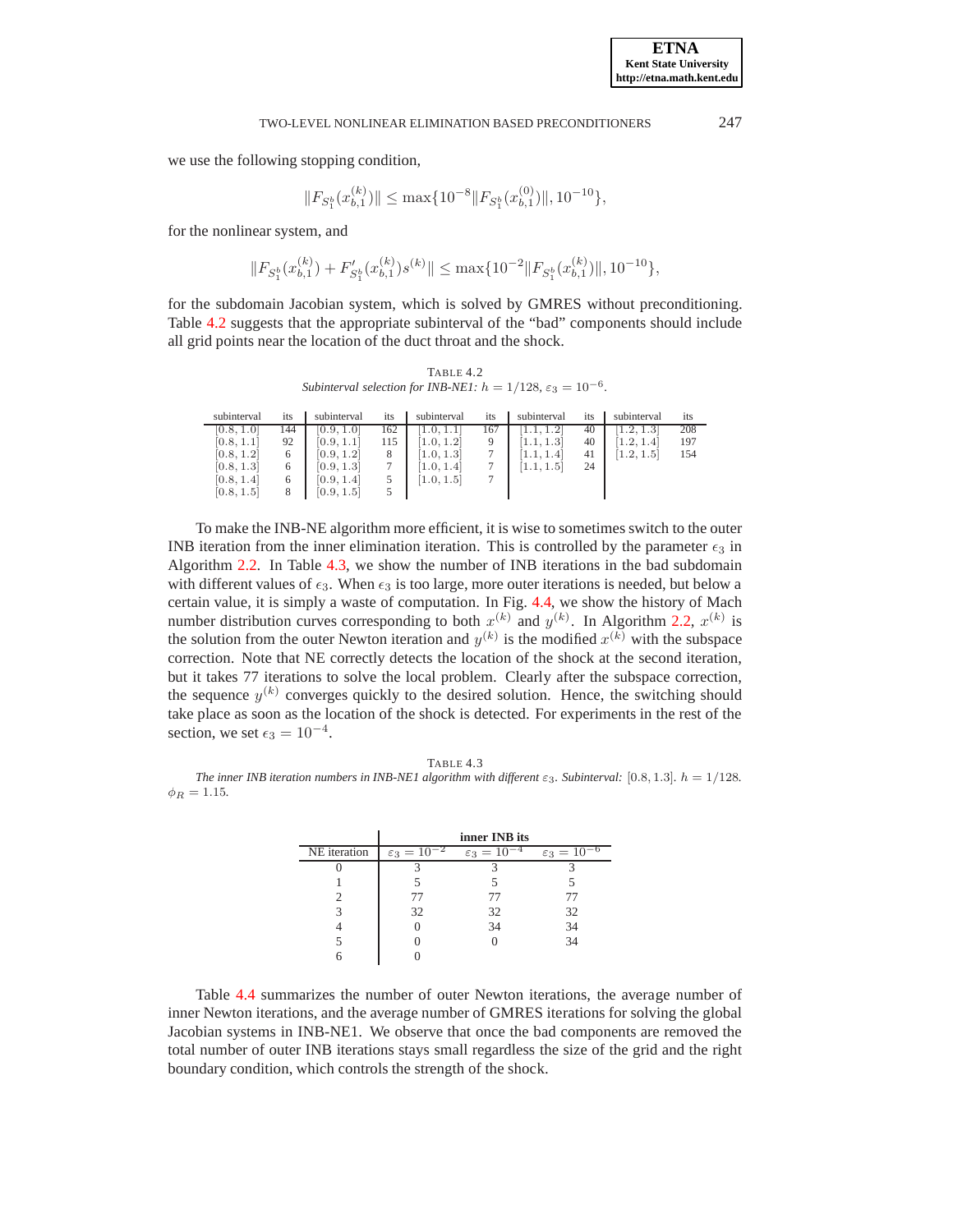# 248 F.-N. HWANG, H.-L. LIN, AND X.-C. CAI

### TABLE 4.4

<span id="page-9-1"></span>*A summary of the number of the outer INB iterations, the average number of inner Newton iterations per outer INB iteration, and the average number of GMRES iterations for solving the global Jacobian systems in INB-NE1 with*  $\varepsilon_3 = 10^{-4}$ .

**outer INB its, ave. inner INB its (ave. GMRES its)**

|            | outer INB its, ave. inner INB its (ave. GMRES its) |              |              |                 |  |  |
|------------|----------------------------------------------------|--------------|--------------|-----------------|--|--|
| $(\phi_R)$ | subinterval                                        | $h = 1/64$   | $h = 1/128$  | $h = 1/256$     |  |  |
| 0.5        | [0.8, 1.3]                                         | 3,3.0(30.0)  | 3,3.0(30.0)  | 3, 3.0 (30.0)   |  |  |
| 1.00       | [0.8, 1.3]                                         | 4,3.8(30.0)  | 4,3.8(30.0)  | $4, 3.8$ (30.0) |  |  |
| 1.15       | [0.8, 1.3]                                         | 5,10.4(31.2) | 5,30.2(31.2) | 6,99.8(32.7)    |  |  |
| 1.18       | [0.8, 1.7]                                         | 5,17.6(32.4) | 5,53.0(32.2) | 9,212.4(33.6)   |  |  |



<span id="page-9-0"></span>FIG. 4.4. *From top to bottom, from left to right: the outer iteration starting from 0 to 5 in INB-NE1 for the Mach number curves corresponding to* x *and original solution* y. Subinterval: [0.8,1.3],  $h = 1/128$ ,  $\phi_R = 1.15$ , *and*  $\varepsilon_3 = 10^{-4}$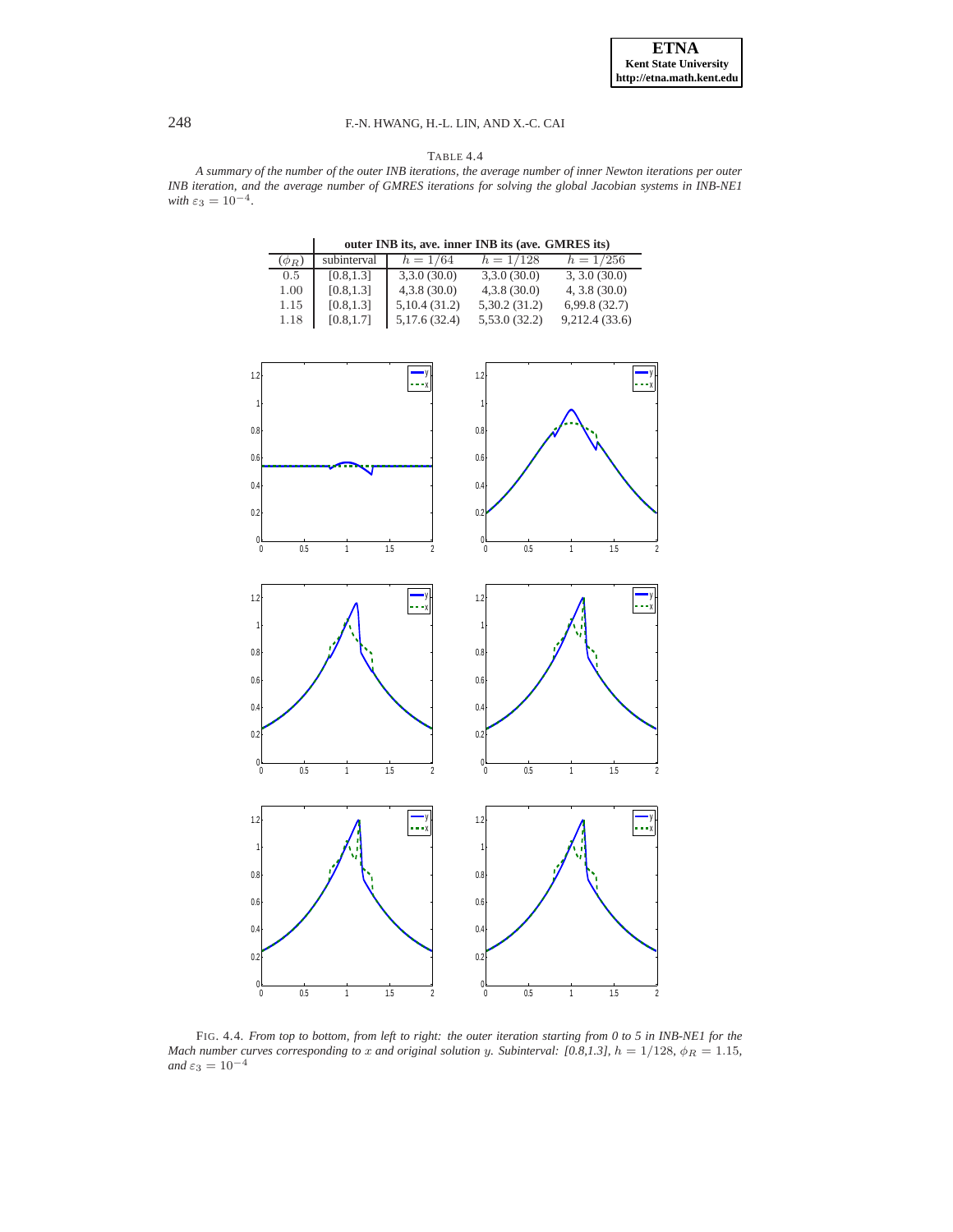### TWO-LEVEL NONLINEAR ELIMINATION BASED PRECONDITIONERS 249

**4.3. Two-level INB-NE.** When using the one-level algorithm, as discussed in the previous subsection, for some cases, the subspace Newton solver may need many iterations (e.g. the cases of  $h = 1/256$  with  $\phi_R = 1.15$  and 1.18 in Table [4.4\)](#page-9-1) and sometimes the subspace Newton may even fail to converge. In this situation, one may want to use the one-level algorithm recursively, i.e., further partition the subdomain into "good" and "bad" sub-subdomains and then introduce a third Newton solver in the "bad" sub-subdomain. For both levels, we use the following stopping condition,

$$
||F_{S_*^b}(x_{b,*}^{(k)})|| \le \max\{10^{-8}||F_{S_*^b}(x_{b,*}^{(0)})||, 10^{-10}\},
$$

for the nonlinear systems, and

$$
\|F_{S^b_*}(x_{b,*}^{(k)})+F'_{S^b_1}(x_{b,*}^{(k)})s^{(k)}\|\leq \max\{10^{-6}\|F_{S^b_*}(x_{b,*}^{(k)})\|,10^{-10}\},
$$

for the subdomain Jacobian systems, which are solved by GMRES without preconditioning and with a zero initial guess. The notation "\*" represents 1: 1st level or 2: 2nd level. In Table [4.5,](#page-10-1) we show the number of iterations of three nested INB iterations for different choices of subintervals at each level. How to choose an appropriate subinterval at each level is mostly empirical. From our numerical experiences, the subinterval at the second level should be covered by that at the first level and both subintervals should include the shock and the throat. Note that with this additional level of nonlinear elimination, the number of INB iterations in the first level can be kept small. Fig. [4.5](#page-11-0) shows the history of Mach number curves corresponding to  $x$  and the original solution  $y$ . Similar to INB-NE1, with the help of NE2, INB correctly detects the location of the shock at the 1st iteration, and it takes only 5 NE iterations to solve the local problem.

TABLE 4.5

<span id="page-10-1"></span>*2nd level subinterval selections for INB-NE2. The numbers in the table are the number of 1st level NE iterations, the average number of 2nd-level INB iterations, and the average number of the inner-most INB iterations. Note that the duct throat is located at*  $x = 1.0$  *and the shock is at around*  $x = 1.2$ *.*  $h = 1/128$ *,*  $\phi_R = 1.15$ *, and*  $\varepsilon_3 = 10^{-4}$ 

| 1st level subinterval | 2nd level subinterval |              |                |  |
|-----------------------|-----------------------|--------------|----------------|--|
| [0.5, 1.5]            | [0.8, 1.3]            | [0.9, 1.3]   | [1.0, 1.3]     |  |
|                       | 4, 4.8, 25.8          | 4,4.8,18.7   | 4, 5. 5, 15. 7 |  |
| [0.8, 1.3]            | [0.85, 1.25]          | [0.95, 1.25] | [1.05, 1.25]   |  |
|                       | 5,6.4,37.7            | 5,4.0,22.1   | 5,5.0,17.0     |  |
| [1.0, 1.3]            | [1.05, 1.15]          | [1.1, 1.15]  | [1.10, 1.25]   |  |
|                       | 7,8.2,17.3            | 7,17.3,11.8  | 7,13.3,23.9    |  |

<span id="page-10-0"></span>**5. Concluding remarks and future work.** When solving nonlinear system of algebraic equations using inexact Newton methods, the convergence is often determined by a small number of equations in the system that are much more nonlinear than the others. In the paper, we developed several methods that implicitly eliminate these highly nonlinear components through an approximate inner subdomain Newton iterations. The number of outer Newton iterations, which are considerably more expensive than the inner subdomain iterations, can be drastically reduced if the highly nonlinear components are correctly identified and sufficiently removed. A shocked duct flow problem was carefully studied. For this problem, all of the bad components of the nonlinear system are near the shock wave, and our numerical results showed that once these bad components are approximately removed, the number of outer Newton iterations is reduced from over 200 to just 5 for a particular example on a  $h = 1/128$ grid. A two-level version of the algorithm was also introduced using a combination of the idea of two-level nonlinear elimination and classical inexact Newton-type methods.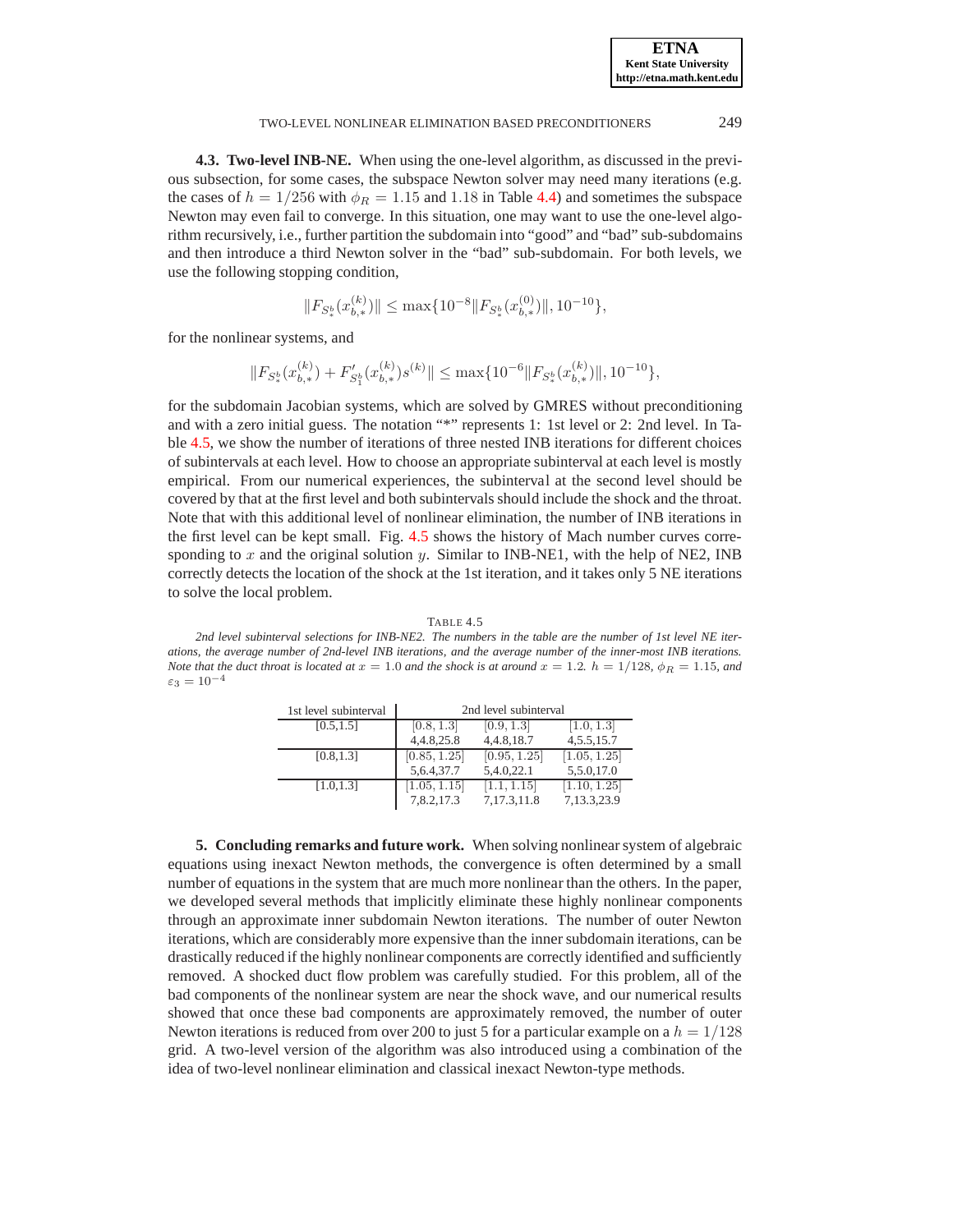

<span id="page-11-0"></span>FIG. 4.5. *From top to bottom, from left to right: the outer iteration starting from 0 to 4 in INB-NE2 for the Mach number curves corresponding to* x *and original solution* y*.*  $h = 1/128$ ,  $\phi_R = 1.15$ *. Ist subinterval:* [0.5, 1, 5] *and 2nd subinterval:* [1.0, 1, 3],  $\varepsilon_3 = 10^{-4}$ *.* 

The focus of the paper was on the convergence of the one-level and two-level algorithms and we did not discuss anything related to computing time. As a future project, we will consider the extension of the algorithms to two and three dimensional spaces. In INB-NE, a judicious choice of the bad subspace is crucial for fast convergence of Newton methods. In the shocked duct flow problem, as illustrated numerically in the previous section, this choice depends on the location of the shock. We know where these bad components physically are and we observe that they do not move during the solution process, hence Algorithm [2.2](#page-2-1) can be employed. In practice, it may not always be possible to determine beforehand which subsystem to be eliminated. Therefore, it is necessary to develop a domain decomposition